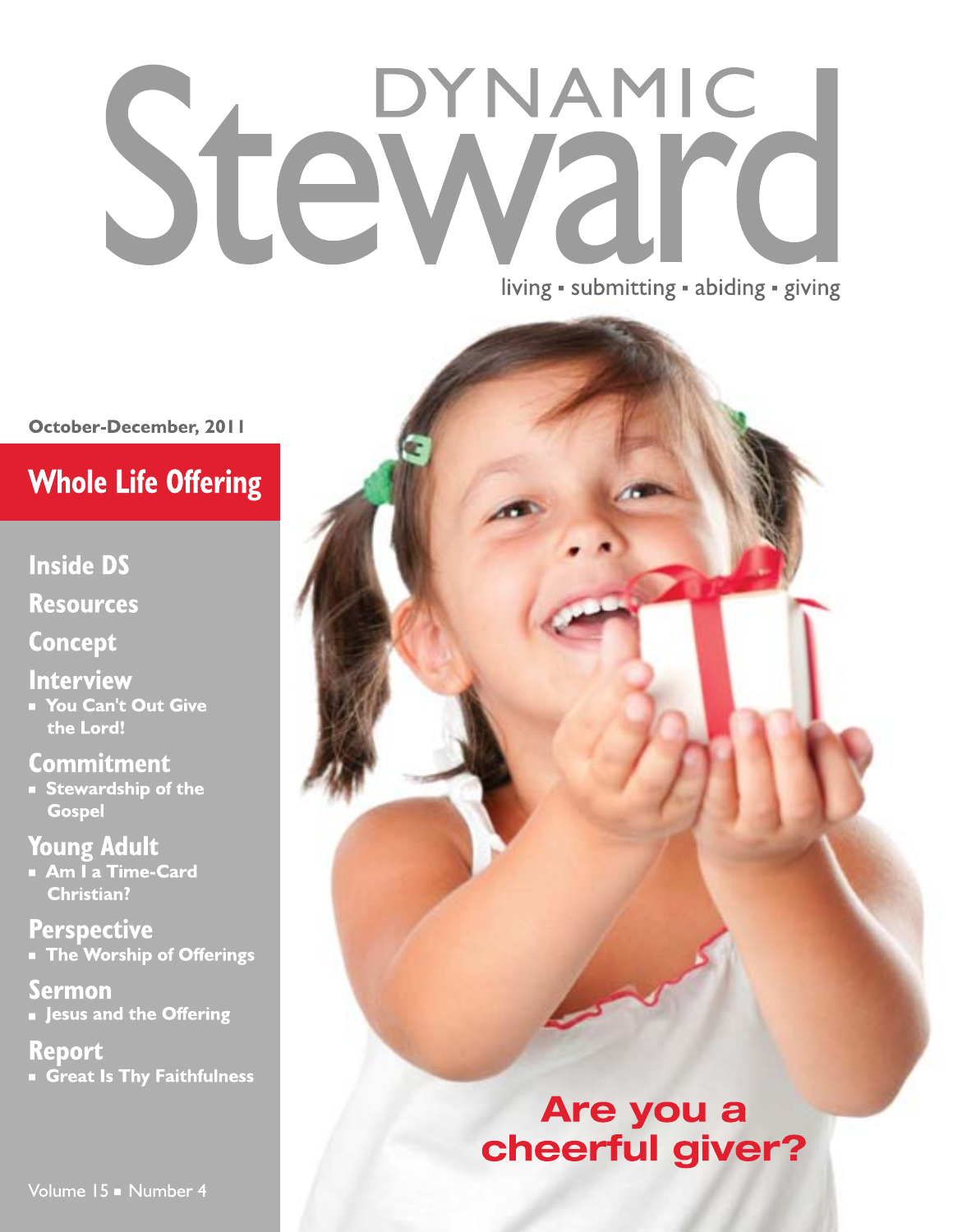

**Exploring partnership with God** 

**The Dynamic Steward grants permission for any article (not a reprint) to be printed, for use in a local church setting such as a small group, Sabbath school, or classroom.** 

**The following credit must be given: Used by permission of the Dynamic Steward. Copyright © 2011.** 

**Specific permission must be obtained for any other use.** 

**The Dynamic Steward is published quarterly by the Stewardship Ministries Department of the General Conference of Seventhday Adventists®.**

**12501 Old Columbia Pike Silver Spring, MD 20904 USA Tel: +1 301-680-6157 Fax: +1 301-680-6155**

**gcstewardship@gc.adventist.org www.AdventistStewardship.com**

**EDITOR: Larry R. Evans EvansL@gc.adventist.org**

**ASSISTANT EDITOR: Penny Brink**

**EDITORIAL ASSISTANT: Johnetta B. Flomo**

**CONTRIBUTING EDITORS: Andrei Arfanidi James Badu William Bagambe Paolo Benini Micah Choga Kwon JohngHaeng Marapaka Joseph Raafat Kamal Wendell Mandolang John Mathews Javier Mejia Mejia Mario Niño Miguel Pinheiro Erika Puni**

**EDITOR'S NOTES: The articles in this publication have been revised slightly or updated to conform to the intended audience and nature of the**  Dynamic Steward.

## inside ds

When the sun is shining and there is plenty of food<br>on the table, it is easy to be a "cheerful giver."<br>This is not normally the case when the shadows on the table, it is easy to be a "cheerful giver." This is not normally the case when the shadows of trials and poverty follow us day-in and day-out. Yet this was true for the churches in Macedonia. The two chapters of 2 Corinthians 8 and 9 are amazing! Something strange is going on here for out of their "extreme poverty" came an overflow of joy and generosity. (2 Cor. 8:2) These were not rich people. They were poor. Neither their attitudes nor their actions revealed their poverty. Paul describes them as giving "as much as they were able" but even more surprising is the fact that they also gave "beyond their ability." (v.3) But why? We find a clue in verse 9.



*Larry R. Evans Associate Director General Conference Stewardship Ministries*

"For you know the grace of our Lord Jesus Christ, that though he was rich, yet for your sakes he became poor, so that you through his poverty might become rich."

Experiencing the grace of Christ gave them an unconventional set of values. They "urgently pleaded . . . for the privilege of sharing." (v.5) Paul says that they first gave themselves to the Lord  $(v.6)$  which led them to "excel in this grace of giving." (v.7) It was their "willingness" that made their gifts so acceptable and led them to be "generous" and "cheerful giver(s)." (2 Cor. 9:5,7)

This edition of the *Dynamic Steward* focuses on the "whole life offering" similar to the kind portrayed in the Macedonian churches. The whole life is referenced in Romans 12:1 when Paul encouraged the faithful to offer their bodies "as living sacrifices." In doing so they would be offering spiritual acts of worship. What an important thought to consider! In this edition, that thought will be explored in a biblical overview by **Erika Puni** showing offerings as an expression of thanksgiving; the fruit of the gospel being faithfully proclaimed in places like India as described by **Ron Watts**; and the stewardship of everyday life as shared by a young pastor, **Kyle Allen**. **Lael Caesar** and **William K. Bagambe** will show us how closely giving is related to our worship. The report by our General Conference Treasurer, **Robert E. Lemon**, shows how we are doing when it comes to moving from principle to practice. Don't overlook the suggested resources. They can help you with your own study and presentations on the topic of the whole life offering.

We live in times when streets of our cities are filled with rioters and protestors rebelling at the financial scandals that have edged our world closer to a global economic crisis. If there was ever a time for us to herald the message showing the importance of having integrity with God and man, it is now. Wholistic stewardship is not an option for one who worships God. It is a divine imperative. There is but one lasting source of generosity and cheerfulness, and sharing that Source is what we are all about.

Blessings,

Lary R. Goom Editor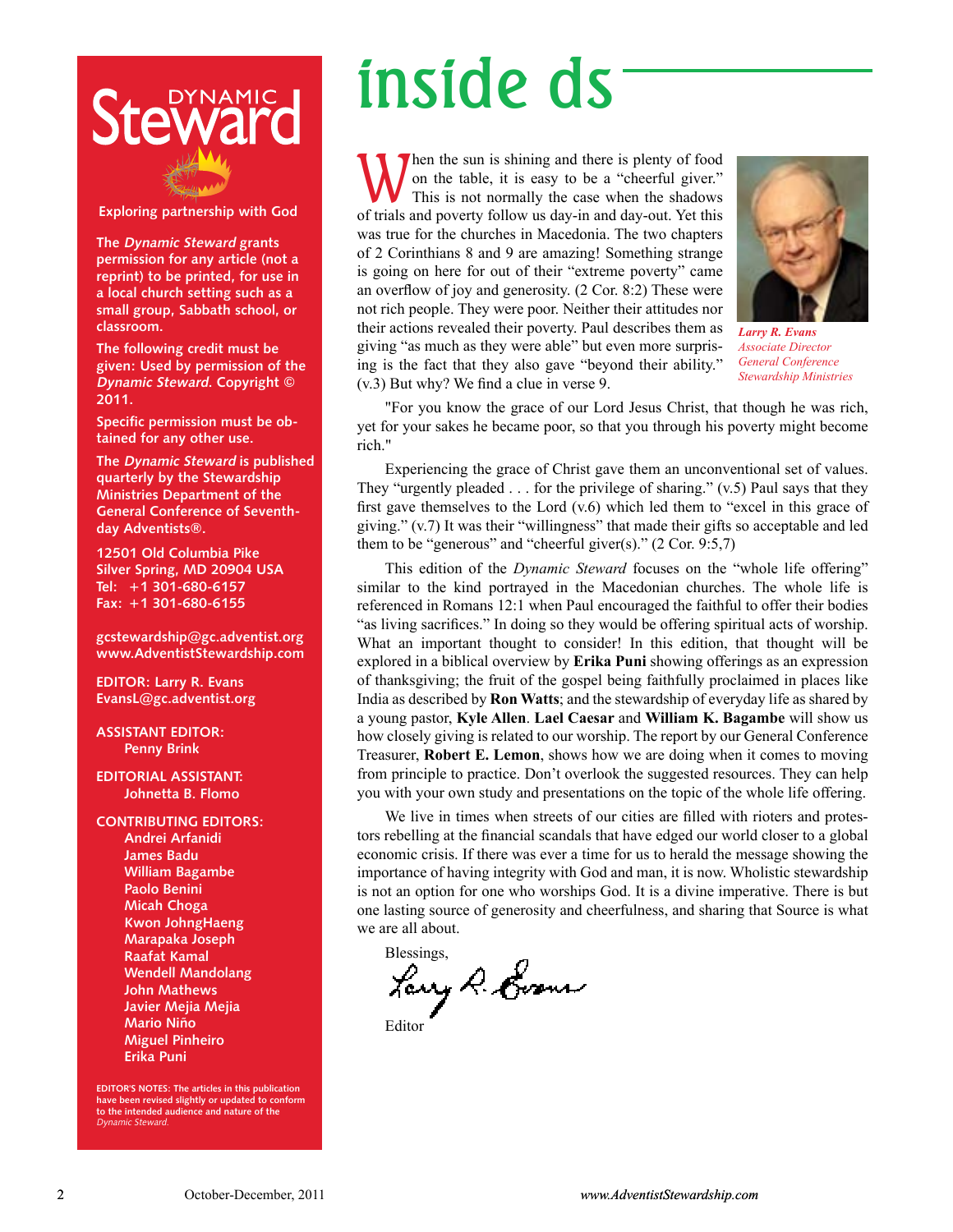### resources

Stewardship is properly managing the resources that SGod has committed to our care. This volume gathers together all of Ellen White's published statements on the subject. Topics discussed include tithing, indebtedness, charity, making a will and soliciting funds from outside sources. What about speculating in the markets? Does God require us to dispose of our property? How can children be taught economy? What is the divine antidote for covetousness? The inspired principles of the Divine economy in this volume will repay rich dividends. "We can't take it with us, but we can send it ahead before we go." This book tells us how. Used by Permission.

**COUNSELS ON STEWARDSHIP**, by Ellen G. White 2008: Review & Herald Publishing, Hagerstown, MD www.adventistbookcenter.com



A vailable for use with this book is a CD created by the Stewardship Ministries Department of the South Pacific Division of the Seventh-day Adventist Church. The CD contains a workbook, as well as PowerPoint presentations a stewardship seminar. The promise is that once you have done this seminar with your local church, it will never be the same!

Contact Jenny Robson, Liaison for PM & Stewardship, Seventh-day Adventist Church, South Pacific Division, Locked Bag 2014, Wahroonga, NSW 2076 Australia. Email: JennyRobson@adventist.org.au. Tel: +61 2 9847 3368.



Were Christianity to select a single word to describe the breadth and depth of the relationship between God and human beings, "philanthropic" would be the perfect choice, according to the Apostle Paul in Titus 3:4. In *The Whole Life Offering: Christianity as Philanthropy*, the Rev. Eric Foley proposes philanthropy as the Bible's preferred method for how Christians are to understand and experience the expansiveness of God's love—and how they themselves are to grow to fullness in Christ. Firmly rooted in Scripture and two millennia of biblical Christian wisdom, *The Whole Life Offering* is a practical and detailed manual for personal and corporate discipleship and philanthropy. Used by Permission.

**THE WHOLE LIFE OFFERING: Christianity as Philanthropy, by Eric Foley** 2011: W Publishing, Colorado Springs, Colorado, www.dotheword.org

**Religious Giving considers the connection between religion and giving within the Abrahamic traditions. Each contributor begins with the assumption that there is** something inherently right or natural about the connection. But what exactly is it? To whom should we give, how much should we give, what is the relationship between our giving and our relationship to God? Writing for the introspective donor, congregational leader, or student interested in ways of meeting human needs, the authors focus on the philosophical or theological dimensions of giving. The goal is not to report on institutional practices, but to provide thoughtful, guidance to the reader—informed by a critical understanding of the religious traditions under review. Used by Permission.

**RELIGIOUS GIVING: FOR LOVE OF GOD**, Edited by David H. Smith 2010: Indiana University Press, Bloomington, Indiana 47404 www.iupress.indiana.edu



Disclaimer: The publishers of Dynamic Steward advocate resources on the basis of their rich contributions to the area of stewardship ministry, and assume that readers will apply their own critical evaluations as they make use of them.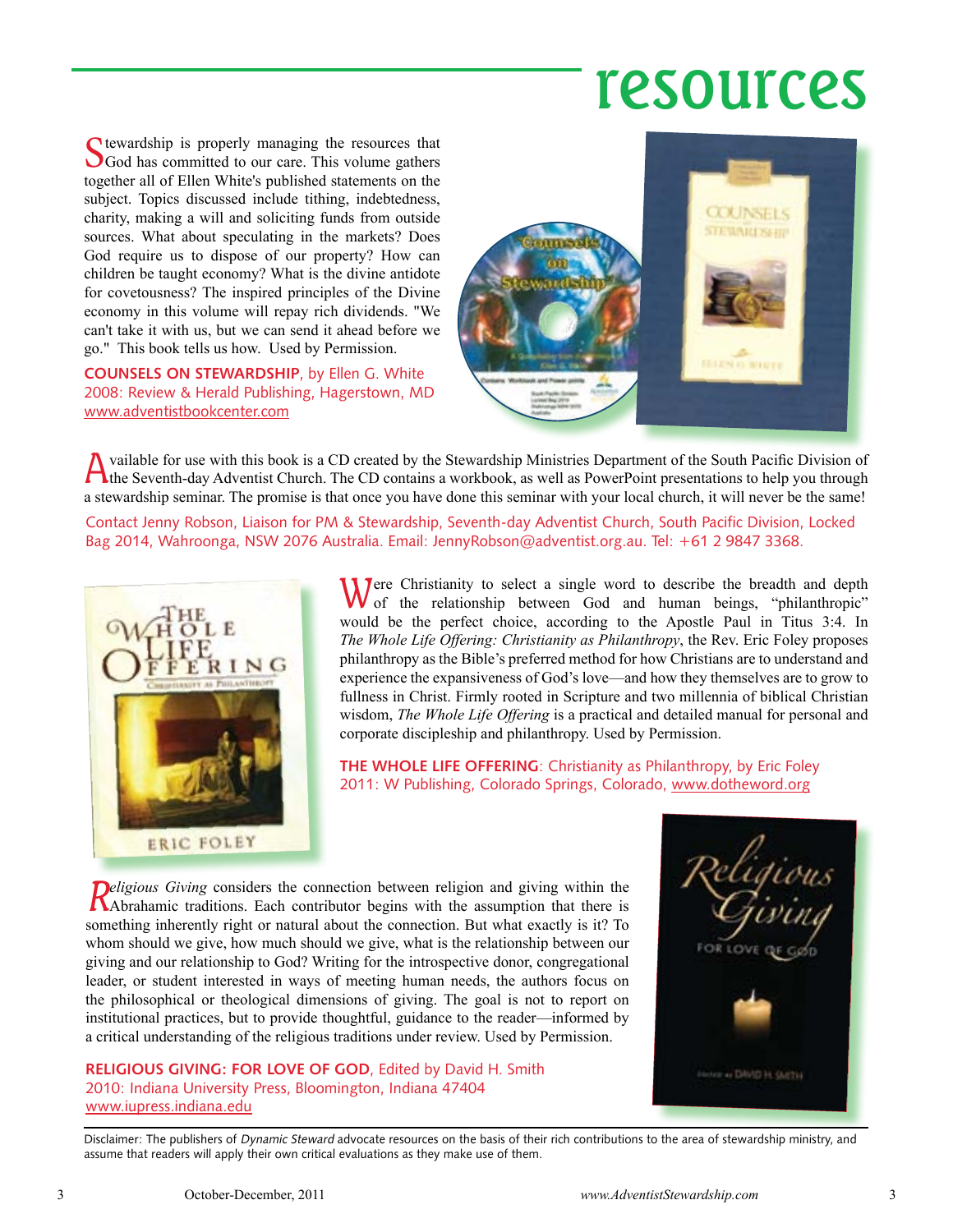## concept

### Offerings: It's All About Thanksgiving



*Erika F. Puni***,** *Director GC Stewardship Ministries*

Whereas believers return tithe<br>to God as an expression of<br>their faithfulness to Him, to God as an expression of their faithfulness to Him, offerings are given as acts of gratitude for what God has done for His people. It's about acknowledging His blessings. It's about our willingness to recognize God as the Creator, Owner, and the Giver of every good and perfect gift (James 1:17). As Seventhday Adventists, we return tithe *and* give offerings as part of our financial stewardship to God. Very often this is done in the context of our weekly worship-time when we join fellow believers each Sabbath at our local congregations. In this article, I want to help clarify our understanding of offerings and our giving practices as Adventists.

#### **Give and Let God**

Tithe and offerings are distinct in nature, but work in a similar way. Offerings, like tithe, become God's the very moment the decision has been made in the individual's heart to give the offering, whether by percentage of income or an actual amount. Once offerings are thus assigned to God, the ownership is transferred to Him and they no longer belong to us. They have become God's property. Once the ownership of the gift is released and transferred from me to God the offerings become "holy." This money

is now set aside for God's purposes. It will be used in support of His mission and the ministries of His church, both locally and globally. But unlike tithe where God has already set the percentage, i.e. 10% to be returned to Him, offerings are left to the believers' discretion. It's a matter of the heart. It's voluntary and a free expression of the human will and generosity. This is a key difference between tithe and offerings. The amount of giving in offerings is not mandated, stipulated, or legislated. An offering is something that every believer must decide on within their own heart well before the Sabbath begins.

#### **The Measure of Giving**

In the giving of offerings, God grants us the privilege of choosing how best to give a gift that represents our heartfelt gratitude for what He has done and who He is. While the actual amount of money or the percentage of our giving is ours to decide, God nevertheless expects that we give Him our best! When the Israelites failed to give God what He was due, He chastised them, "Cursed is the cheat who has an acceptable male in his flock and vows to give it, but then sacrifices a blemished animal to the Lord" (Malachi 1:14).

In the Scriptures, there are two principles that can assist us in the matter of freewill giving. Firstly, we give our offerings to God on the basis of His blessings upon us (Deuteronomy 16:17). What we give is "in proportion" to what we have received from Him. Secondly, we give to God from a grateful heart (2 Corinthians 8:12; 9:7). When giving an offering, the motive for giving and the condition of the heart are just as important as the gift itself. For example, Jesus measured the worth of the widow's offerings not according to what she gave, but rather on what was left after she gave (Luke 21:4). Heaven does not determine the value of an offering by comparing it with the amounts given by others. Rather, God sees the value in the personal sacrifice and the heart's commitment that prompts the giving. This does not mean that freewill giving is a license to give nothing. It is the choice we have as stewards to give our best to God — over and beyond what has already been returned in tithe.

#### **Systematic Giving**

As Adventists, we've encouraged our members through stewardship education to return the Lord's tithe *and* give Him our offerings of thanksgiving, systematically. Here are seven *important pointers that can help us make our giving more* systematic, sacrificial, and spontaneous in the context of worship, while at the same time, supporting God's mission to make disciples of all peoples.

- 1. Because financial giving is an act of worship and a way of life, we are to give careful thought and planning during the week as to what we will give to God on Sabbath. Giving should include advance-planning with the whole family.
- 2. Good financial stewardship begins with the systematic returning of the Lord's tithe. God is the absolute Owner of everything. We are to put aside this portion of His blessings from our income first.
- 3. In addition to tithe, we are to put aside our regular offerings of thanksgiving. These offerings may go toward the local church budget and/or to other ministry needs of the church beyond the local congregation.
- 4. Systematic giving also makes provision for additional offerings to be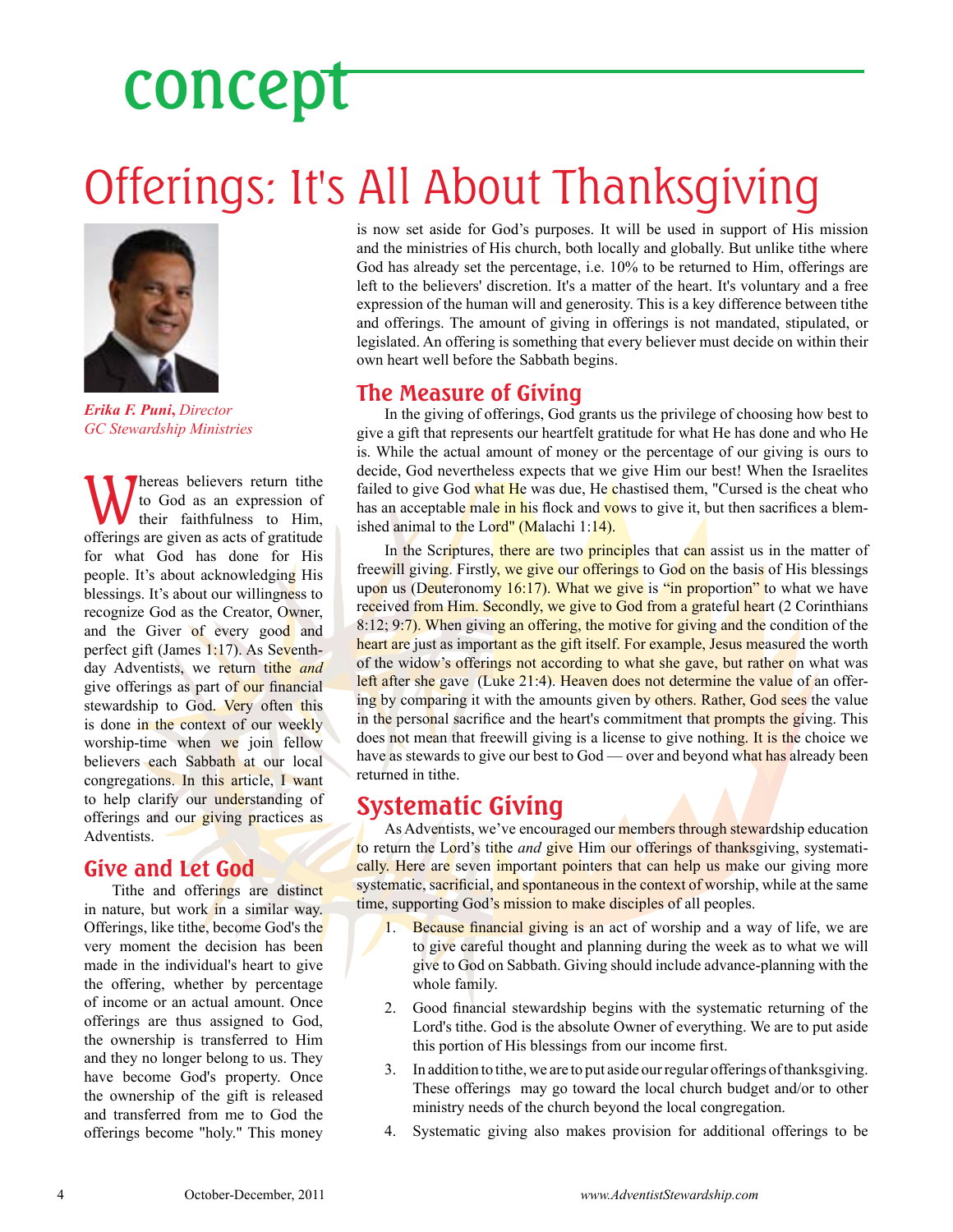## concept

given for special projects and to the needs of the poor in society. It should be noted, however, that giving to special projects is not a substitute for regular offerings or the Lord's tithe.

- 5. In systematic giving, Adventists are reminded of the needs of God's mission across the globe and at home. This principle of giving to both the local and global Church is a unique feature of Adventist giving, which applies to both tithe and offerings.
- 6. Systematic giving is regular giving.
- 7. Systematic giving helps us, individually and corporately, to focus on God and mission.

The Seventh-day Adventist Church is where it is today in terms of its growth and ministry because of the blessings of God and the faithfulness of its members across the globe. As director for Stewardship Ministries of the General Conference, I am grateful that God's people show such faithfulness in returning the Lord's tithe and giving offerings of thanksgiving to Him. We love Him, because He first loved us (1 John 4:19), and giving is all about a thankful heart.



The union reports presented at the Southern Africa Indian Ocean Division (SID) Advisory showed an interesting reality. A correlation was shown between stewardship education activities/events and the increase in tithe and o This observation which has also been noted in other division advisories, and seems to indicate that when the church is intentional about educating members on principles of biblical stewardship, the level of giving of tithe and offerings goes up. Mario Nino (GC Stewardship Associate Director) and Erika Puni (GC Stewardship Director) represented the GC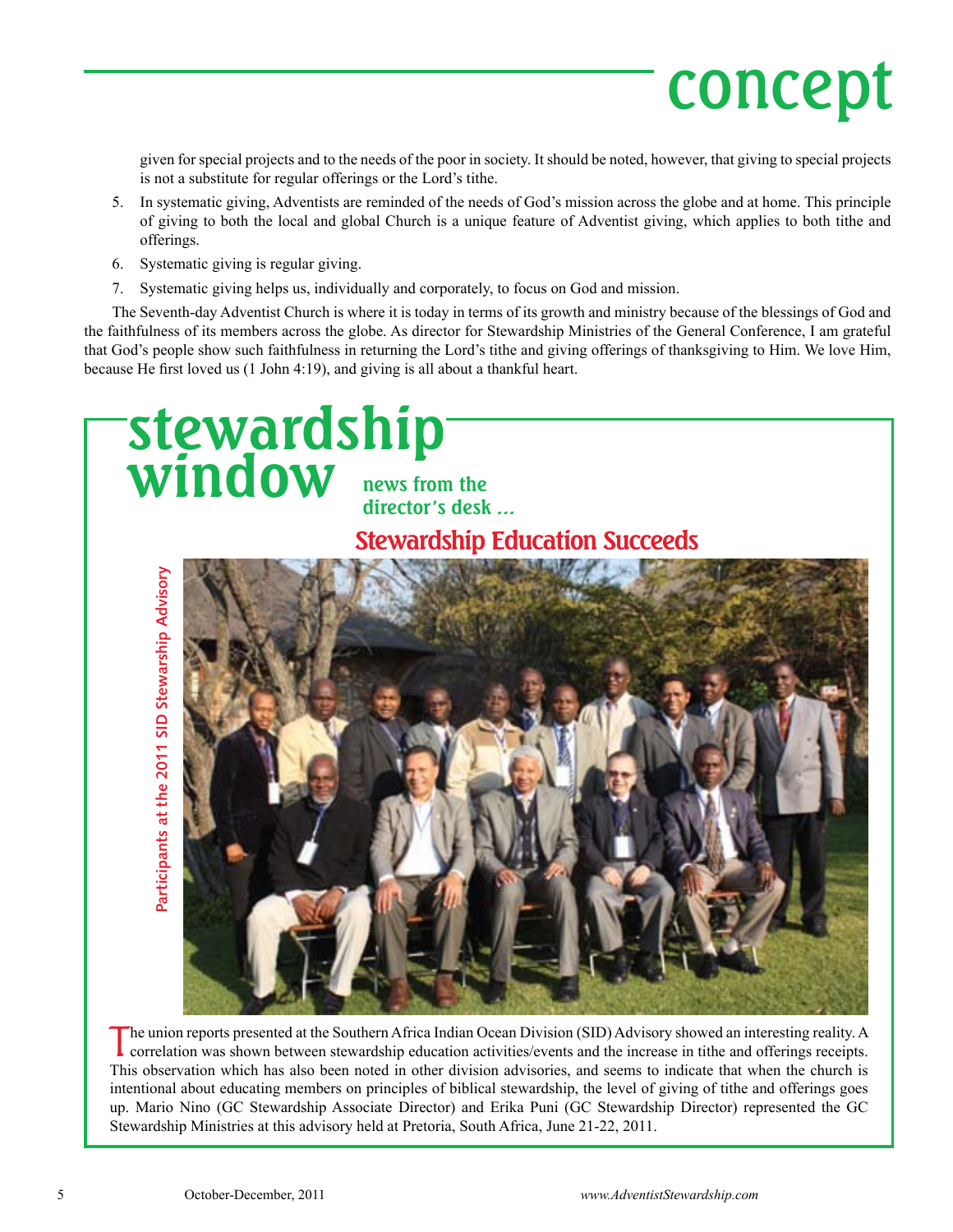## interview

### You Can't Out Give the Lord!



*Judith Thomas, R.N., C.A.C., Ph.D., spent 13 years in criticalcare nursing, and went on to have software developed for medical record documentation. In her heart she has always been a philanthropist, and currently operates a fund, through which, to date, others have been blessed to the extent of over \$6 million.*

Judith Thomas has experienced the reality that "it is more blessed to give than to receive." The "joy of the Lord" was evident as she shared her udith Thomas has experienced the reality that "it is more blessed to give than to receive." The "joy of experiences with Sarah Luke, her administrative assistant, along with Larry Evans and Mark Finley. Hopefully that joy will be contagious.

*Larry:* Judith, Mark tells me that you have had some incredible opportunities to be a witness to God's leading and blessing. Please share what has been happening.

*Judith:* My witness is stewardship. It is the witness God gave me. And I would say that I've tithed for many, many years. But in 1991, when I started my own business, I started a 20 plus 10 rule—20% for tithe and 10% offerings for local church budget needs. At the end of my first year in business, the

П

accountant came to me and said, "Judith, did you know what you made this year?" I told him a small sum. He then shared with me what I had left in the bank after I had followed my rule of 20 plus 10. I was amazed. It was far more than I even imagined. We didn't have a large team—just three employees—and the Lord!

After that first year I thought, "That was 20 plus 10. I'm now going to increase it to 20 plus 20!" Three years later, that first year's income tripled! Next, I went up to 25 plus 20. I can just say that, over the years, all that has compounded many times over. Sometimes it wasn't the liquidity, but God had given me a big business opportunity which turned out to be very profitable. Last year my accountant said, "You'd better slow down, Judith. You gave 60 percent of your income to charity!" I don't worry about it. I know that the Lord will come through for me and I will be able to do this work for the last days. I don't know how many years we have left, but I do know that my purpose in life is to continue my witness, which is stewardship. One can't out give the Lord!

*Mark:* Allow me to clarify—You're now giving 60 percent of your income?

*Judith:* I think this year it's going to be 70%! We're praying that some of the properties that we have up on the market will be sold so that we can do some very special projects.

*Larry:* So you do enjoy doing these projects?

*Judith:* Yes, I just love doing them!

*Larry:* What is there about contributing that brings such satisfaction to you?

*Judith:* I like touching lives where I am. Last year, I befriended a young lady in my home town. She had stage 3 cancer and was awaiting surgery. Now, she has been cancer free for a whole year! In her honor, I threw a birthday party and a cancer fundraiser in my home! I had to remove all my furniture to make room, and put it all back later. We raised a significant amount. Over the last few months she has been having Bible studies in my home. I have just heard that she has set a date for her baptism. Praise the Lord!

*Mark:* Judith, you said you started by giving money but that stewardship is a lot more than finances. Tell us about some of the ministries you do for some who find themselves in some really tough circumstances.

*Judith*: I think the ministry that I enjoy the most is for women coming through the emergency room who have been battered or raped, and are traumatized. At the Adventist Hospital in Atlanta, we provide a care package for these victims. They're given in the name of the hospital. The boxes are beautifully wrapped and include all those 'essentials' for women:

lotions, cosmetics, soap, ocal<br>docal<br>dof<br>docal<br>docal<br>docal<br>docal<br>docal<br>docal<br>docal

6 October-December, 2011 *www.AdventistStewardship.com*

**DIT** 

П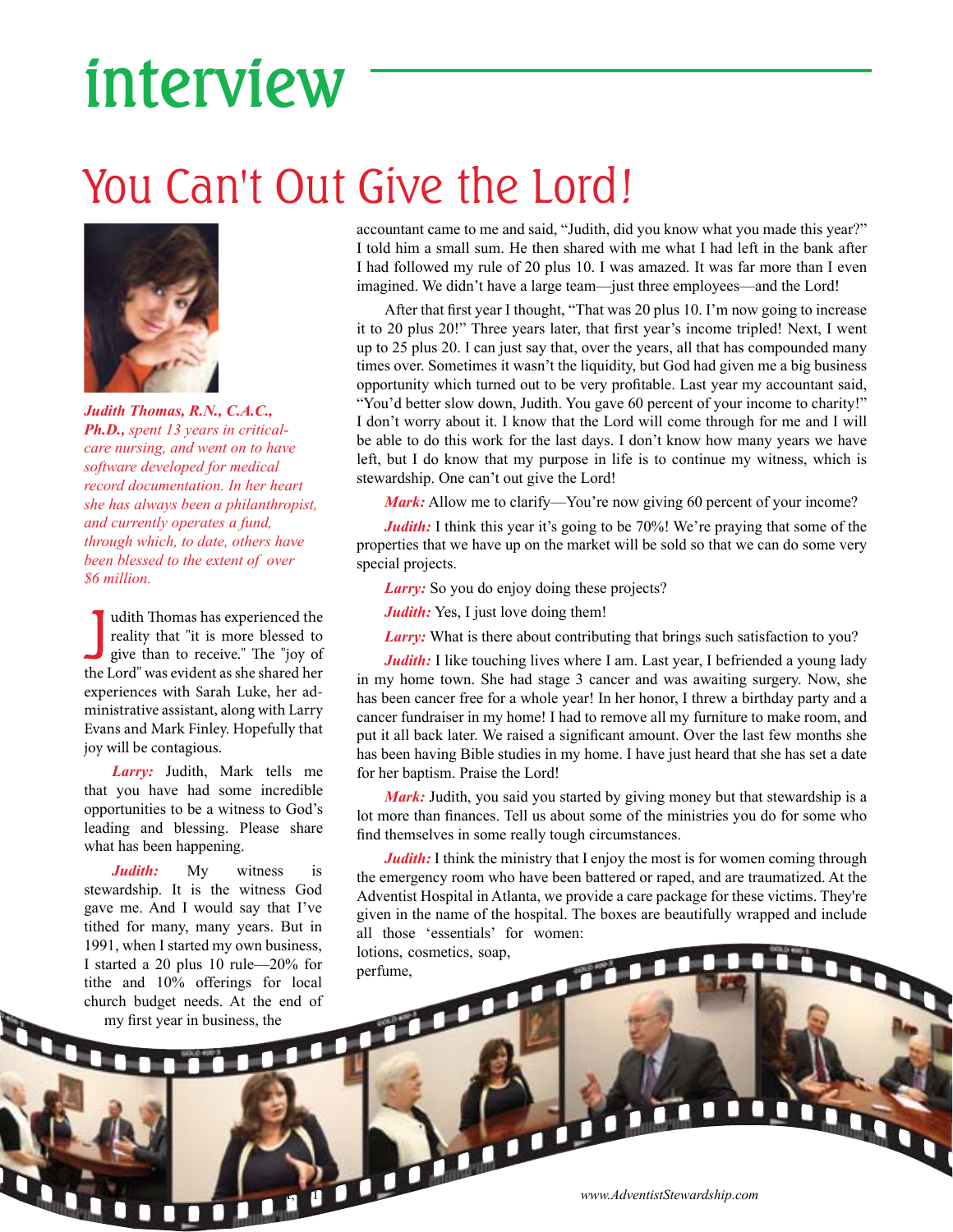toothbrushes, toothpaste and more. Every woman in that situation can at least leave there with a little bit of care in that box.

*Mark:* What about the man under the bridge?

*Judith:* You are referring to the incident in Savannah. During cold winter months the homeless flock to the southern parts of the states. The shelters are filled, so many live in tents or sleeping bags under bridges. That icy winter I was able to purchase king-size blankets cheaply. I prepared a refrigerator-like box with food and asked a gentleman to accompany me to share these gifts. The homeless were wary at first but soon realized that we came as friends. During our visit I noticed a man who had burn wounds from trying to light a fire to keep warm. By God's grace we had included some first aid supplies which I used to dress his hand.

*Mark:* Sarah, you work with Judith. What inspires you about this ministry?

**Sarah:** Just the giving, and to see how it's blessed Judith. She has ministered to me and to a lot of people who work with her. To know Judith is to love her. She's so giving. Her heart is so big, and things just pour out of her heart.

*Larry:* You're not just talking finances, then?

*Sarah:* No, no! It's about a lot more than just money.

*Larry:* Judith, how would you say that your way of doing stewardship impacts your spiritual life?

*Judith:* Let me tell you a little bit about tithing. I've talked to other people about this concept too. The hardest thing for a man to do is to part with his money. It says that in the Bible! Stewardship is addressed over 300 times, as opposed to many other things that we believe are more important, but mentioned much less frequently. So when man parts with his money, it's a step of faith. Jesus said this himself. Malachi 3:8-10 confirms this thought: "Will a man rob God? Yet ye have robbed me....Bring ye all the tithes into the storehouse and prove Me if I will not open up the doors of heaven and pour you out a blessing so great your arms will not be able to receive it."

*Larry:* Occasionally we hear of individuals who have been hurt or disappointed with the church and they are inclined not to return either their tithe or their offerings. What would you say to such an individual?

*Judith*: The church is made up of men and women. We all make mistakes. I'm not the judge. God says to return tithe, and He'll take care of it. Once I've returned it, it's out of my hands. I have been disappointed at times, and I've been to the church leaders to talk to them about it. They did their best to meet my concerns. I feel that in the Adventist Church there is more faithful accounting of tithes and offerings than in any other denomination which I've been acquainted with. [Judith has not always been a Seventh-day Adventist.]

*Sarah:* I was very hurt at one time by the church, and Judith said, "I'd rather be in there praying to make a difference than be outside criticizing what's going on."

**Larry:** These are tough financial times for many. What kind of counsel would you give to others about their returning to the Lord?

*Judith:* This is the test. The times are bad. People are out of work. People are homeless. It is the greatest test for faith. Can we be faithful when things aren't going so well? The Lord's pledge and indeed His commitment to us is, "Prove Me." He says, "Put Me to the test. I won't fail you, no matter what the circumstances are." I do not know why He has trusted me with money, but He has, and that puts me under an obligation to give back. And if I can give 60 to 70 percent of my income then why wouldn't I be faithful to God? He's been faithful to me.

*Larry:* What a wonderful testimony! So if I hear you right, living during difficult financial times doesn't lessen the importance of our faithful walk with Christ.

*Judith:* It's wise. If we can be committed to Jesus when the chips are down by taking one step at a time, He will take two, He will take ten!

*Mark:* Judith, you have blessed the church in many ways. But times were not always easy for you in the past. You have faced a lot of hardship and hurt, right?

*Judith:* It's a refining process. I can look back and say, "God's hand was in all of that." Even in the fact that I faced some persecution as a young girl. As a result of being able to put that behind me, I've been able to get an education, and God has helped me exceed even my own expectations! Those of us who have not had it silkysmooth growing up know that it shapes us into who we are today.

*Mark:* It seems that through what happened back then, God built into your heart, into the fabric of your being, the spirit of giving. He recognized that you've always had that desire to give, and said, "OK, Judith, I'm going to give you the opportunity to fulfill that desire. I'll pour out blessings on you so that you can share them with others!"

*Judith:* I like the way you put that. It's exciting. I wouldn't trade my walk with anybody!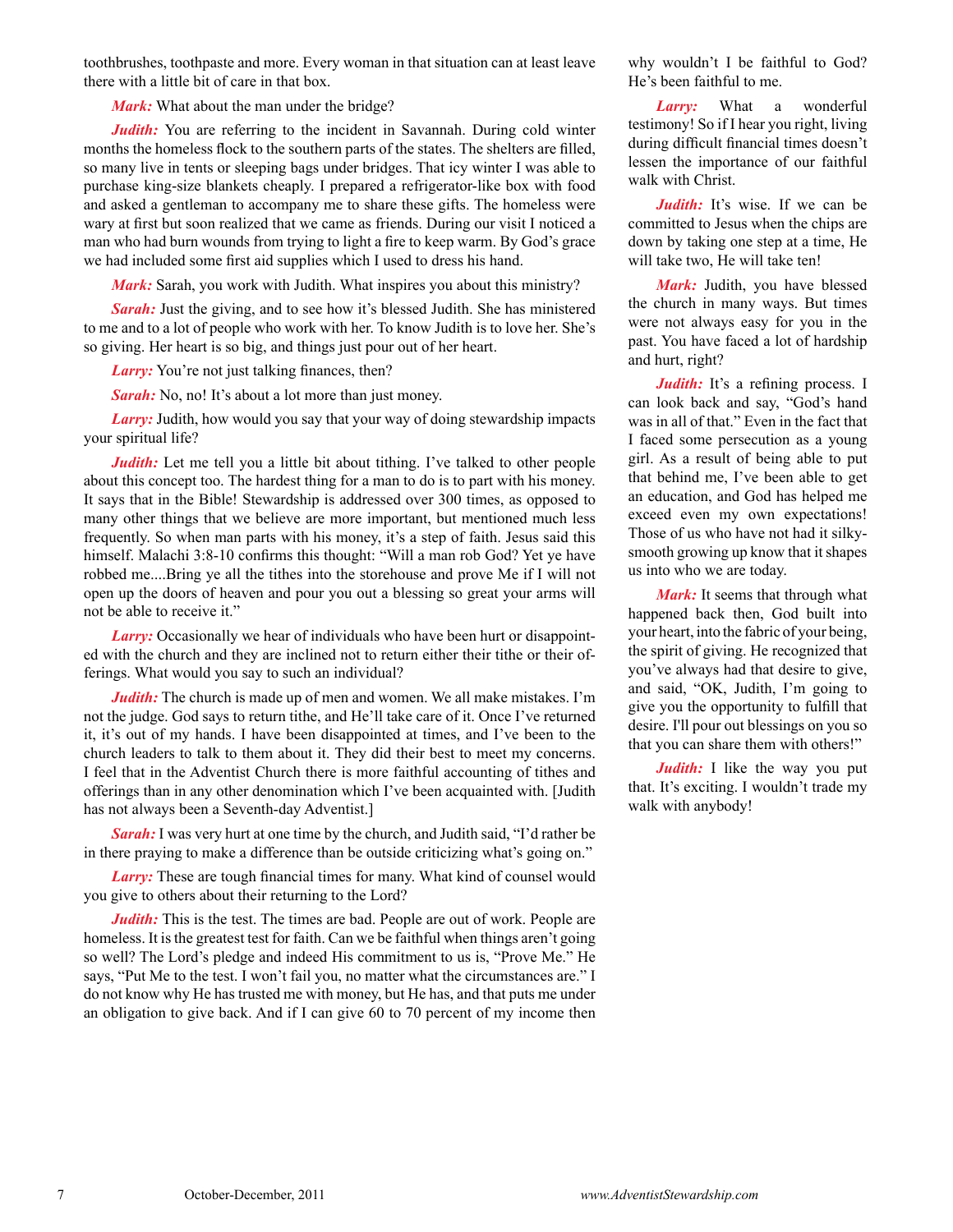## commitment

### Stewardship of the Gospel



*Dr. Ron Watts*

*Ron served as president of the Southern Asia Division from 1997 to 2008. He is an experienced pastor, evangelist and administrator. He is presently serving as the special assistant to the General Conference president for Southern Asia Projects. Previously he served as president of the Karnataka Mission, the South India Union, and the Alaska and British Columbia Conferences. He served in mission work in India for 27 years.*

The greatest stewardship given to believers is not the stewardship of money, talent or time. It is an amazing wonder to the universe that the Son of God sacrificed His life to provide forgiveness for the sins of mankind! I he greatest stewardship given to believers is not the stewardship of money, talent or time. It is an amazing wonder to the universe that the Son of God sacrificed His life to provide forgiveness for the sins of mankind! It is an Corinthians 5:9 (NASB).

The triumph of Jesus in the great controversy with Lucifer is dependent on human believers to make disciples for Jesus among all peoples. (Matthew 28:19.) This is to take place successfully in every city and village on planet earth. (*Testimonies for the Church*, vol. 9, p. 28, 29.)

 Of the seven billion humans presently living on planet earth, 17.6% or 1.31 billion people are in the modern India. The fourth largest state in India in area and in population is the Telugu speaking state of India with 65 million people.

The first decade of this century saw a wonderful revival in the Adventist stewardship of the gospel, where a spiritual awakening occurred. At the beginning of that decade Adventists had 135,000 registered believers among these people. By

the end of that decade there were more than 800,000 registered believers. When Adventist church members and pastors in other regions of the world heard of this spiritual awakening several hundred men, women, and youth came from North America, Europe, and Australia to exercise successfully their stewardship of the gospel. They assisted the local believers in planting thousands of new congregations of disciples in this area.



**The shaded area in yellow is the state of Andhra Pradesh where Telugu is an official language.**

They gave time, tal-

ent, and treasure, to assist in sharing the gospel and constructing more than 5,000 chapels for worship and several residential schools for the Christian education of the children of the new believers. One American business family networked with others and funded gospel meetings to plant churches in some 750 locations. Arrangements were made for the construction of chapels for worship in these same locations. Several members of the General Conference staff participated in conducting revival meetings and constructing houses of worship.

Supporting ministries of the church such as Maranatha, Gospel Outreach, Quiet Hour, ASI, Amazing Facts, and Asian Aid, as well as the church's It Is Written joined the local members and pastors in this stewardship of the gospel. Local churches in the developed world as well as local conferences, and unions, pastors, laymen and laywomen participated.

It is estimated that 3% of the population of this state with their families are now part of our end-time movement. Many believe the Lord is pleased with this successful expression of the stewardship of the gospel.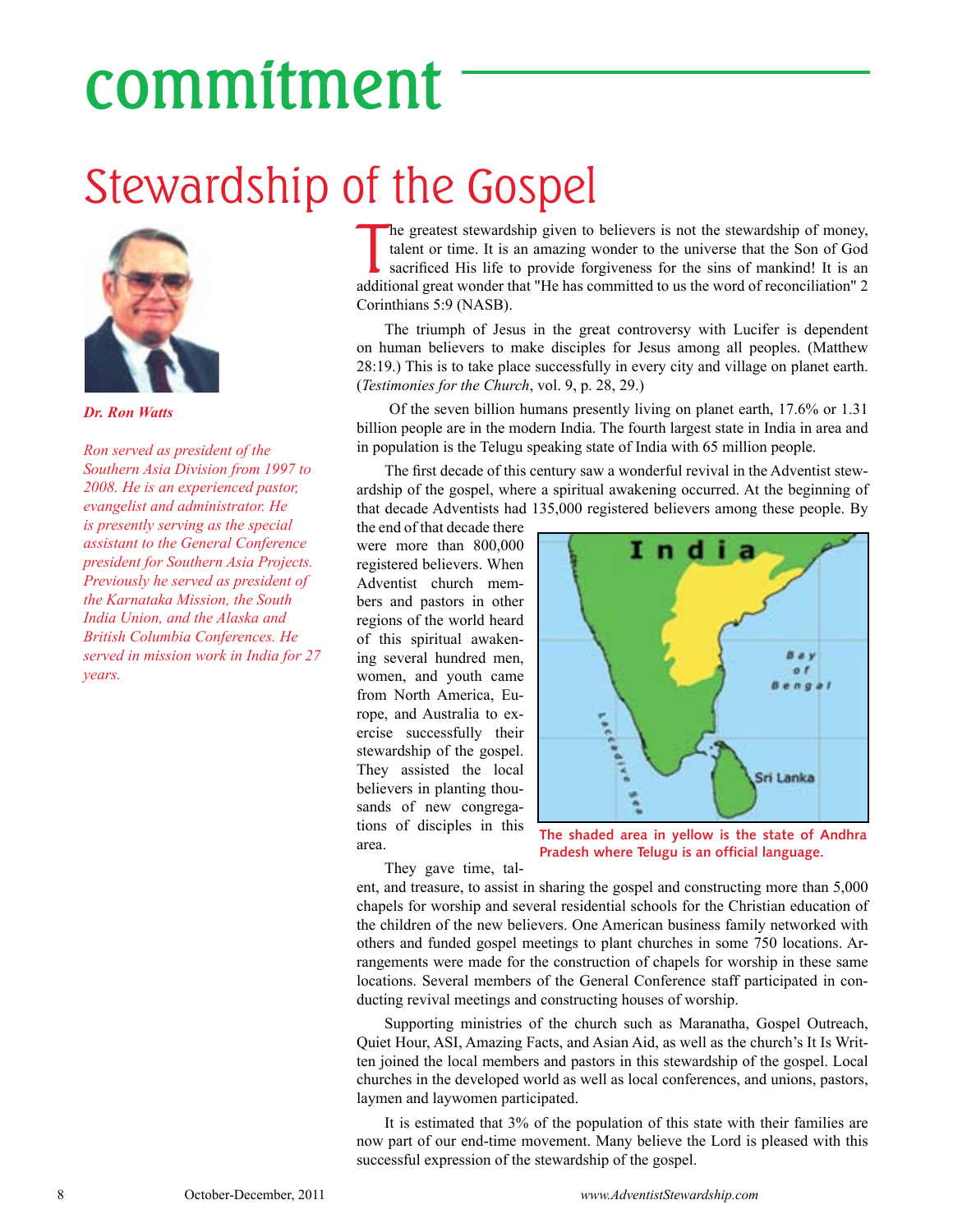## commitment

One illustration of how the Holy Spirit is changing lives in Andhra Pradesh can be seen in the Venkatraj family.

Mr. Venkatraj, with his wife and three small children, was a farmer in a non-Christian settlement in coastal Andhra Pradesh in India. His wife worked alongside him in the rice fields. It was back-breaking labor.

When they came home from the fields in the evening his wife would begin to prepare their food, but Venkatraj would go to the local bar and drink alcohol (toddy) to ease the pain of his limbs and muscles.

The family suffered as there was little to eat and few clothes to wear as the result of him spending his money on drink. His wife would scold him and he would beat her amid the cries of his naked children. The beatings grew worse and his neighbors were frightened for the health of his wife and children.

Then one day the village elders heard about a series of meetings that Adventists were holding in a nearby town. They urged Venkatraj to attend with them. He started to go every night. He became very excited when he learned that Jesus Christ was to return to earth soon to gather his faithful disciples.

When the speakers pointed out that those preparing for Jesus return would give up bad habits like drinking he decided that it was the right time for him to make a major change in his life. He accepted Jesus as his savior and was baptized with his wife.

He completely gave up alcohol and wife-beating. Today he is the respected elder in his village and indeed all the families in the settlement are now Seventh-day Adventists. The health and the cleanliness of the village have entirely changed. Many of their former health problems have disappeared.

If you ask him now if he beats his wife, he replies with a twinkle in his eye. *"Now she beats me."* The families are determined to raise their children to love the Lord and obey His word.





**Above: Baptism of villager (right) in Andhra Pradesh witnessed by fellow-believers. Below: Community of Seventh-day Adventist villagers in Andhra Pradesh, India.**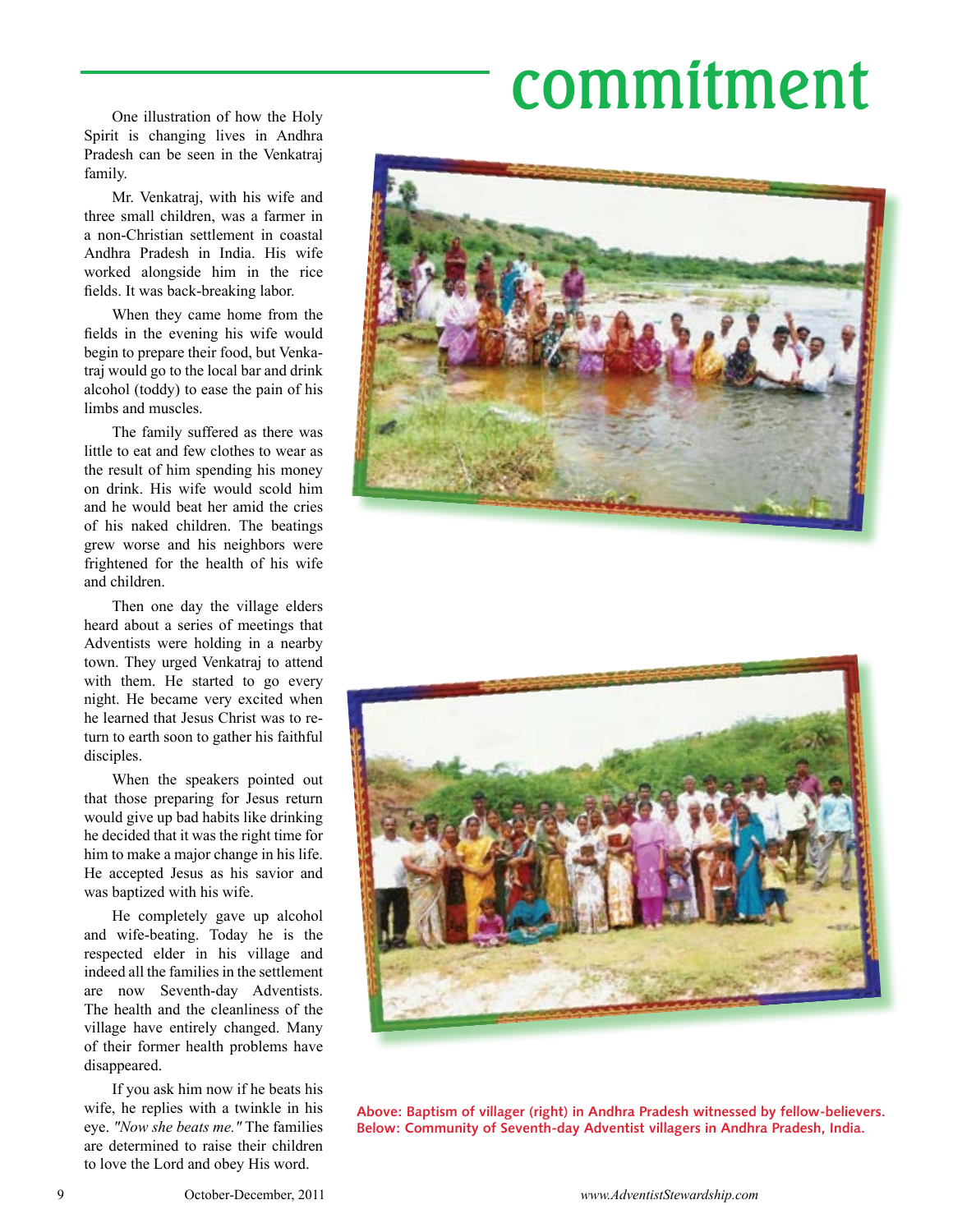## young adult

### Am I a Time-Card Christian?



*Pastor Kyle Allan Mentone Seventh-day Adventist Church*

*Kyle Allen serves as the pastor of the Mentone Seventh-day Adventist Church near Loma Linda, California. He enjoys hiking, swimming, reading and most of all spending time with friends. He attended Washington Adventist University and the seminary at Andrews University, but still calls Collegedale, Tennessee home. His deepest longing is to help inspire others to passionately take the gospel to the world in this generation.*

**C** lunk! This was the sound of the time clock stamping my time card as I quickly jammed it into the slot. I was out of breath after lunk! This was the sound of the time clock stamping my time card as I quickly jammed it running to the radio station for my shift on WSMC on the campus of Southern Adventist University. Several hours later, I enjoyed hearing the "clunk" that marked the end of another shift. I loved my job, but it was always a good feeling to clock out! Like any job, it had pressures, like meeting the manager's expectations, pronouncing composers' names correctly on-air, and choosing music that people liked. Every two weeks I looked forward to opening the envelope to see how much my minimum wage job had earned!

I no longer announce classical music on the airwaves, and I don't "clunk" in and out with a time card for my work as a pastor. My job today is different but has similar pressures. I still work to meet expectations, strive to say and do things the right way, and hope people will like the things I do for them. But it's different now because I don't "clock out" when I go home. Recently, I caught myself thinking back to those time-card days, wishing I could go back! Some days I feel like I'm working too hard, not effectively meeting the endless demands of ministry and never able to clock out. Other days I feel like I'm not doing enough—counting my hours until I meet the quota, and then calling it a day.

#### **Check Your Symptoms**

Am I exhibiting the symptoms of a "time-card" Christian? Is it possible that we can bring an employee mindset to our service for our Lord? We might operate like an hourly worker, clocking in and out and doing only what's expected, limiting our work to certain hours and specific areas with which we are familiar. Some may think of their service as being more like that of a salaried employee: striving to please the boss, and working endless hours to meet the unrealistic demands of the people around us. We serve diligently, but easily forget for Whom we are really working. We give our time and money to God's work, and expect to get blessings in return for our investment. "I'm ready for my paycheck, Lord!"

The Word tells us, however, that our service in God's economy is not viewed like that on earth. Paul reminds us in Romans 6:23 that the only paycheck we can earn for ourselves is death, and we've all earned it. More than that, we are not just employees in God's company. We are sons and daughters of the CEO! I remember visiting my dad at his law practice when I was just a kid. I did not have to wait in the waiting room—I was free to go in and find Dad, even if he was busy. Sometimes I would ask if I could help with his work, and he would give me a little task to do. I would do my very best to help Dad! The best part was that I had unparalleled access to the snacks in the break room. It makes a difference when you're a son!

Romans 5:14-17 tells us that we are all sons and daughters of God. "For you did not receive the spirit of bondage again to fear, but you received the Spirit of adoption by whom we cry out "Abba, Father" (Romans 5:15). At another job I had, the boss was very grumpy. Often I would sit at my desk with a feeling of anxiety in my chest, hoping that he would not come by and criticize the way I did something, or for not doing enough. Though I liked the work, it was often a relief to go home. Our service for God should not be like that. Paul promises us that we are "heirs of God and joint heirs with Christ, if indeed we suffer with Him, that we may also be glorified together." (Romans 5:17) We are not just employees—we are heirs to the company!

#### **Love is the Answer**

When we serve out of love for our heavenly Father, rather than in fear, or in trying to please other people, our work for Him—the stewardship of our time and resources—is genuine. When we remember that we serve as heirs to His kingdom, it guards us from slackness, and it protects us from overwork from trying to meet unrealistic human expectations.

The gospels tell us a story about a prominent young official who ran out and knelt down in front of Jesus one day as he was leaving a town. "Good teacher, what shall I do to inherit eternal life?" he asked Him. (Mark 10:17) Jesus reminds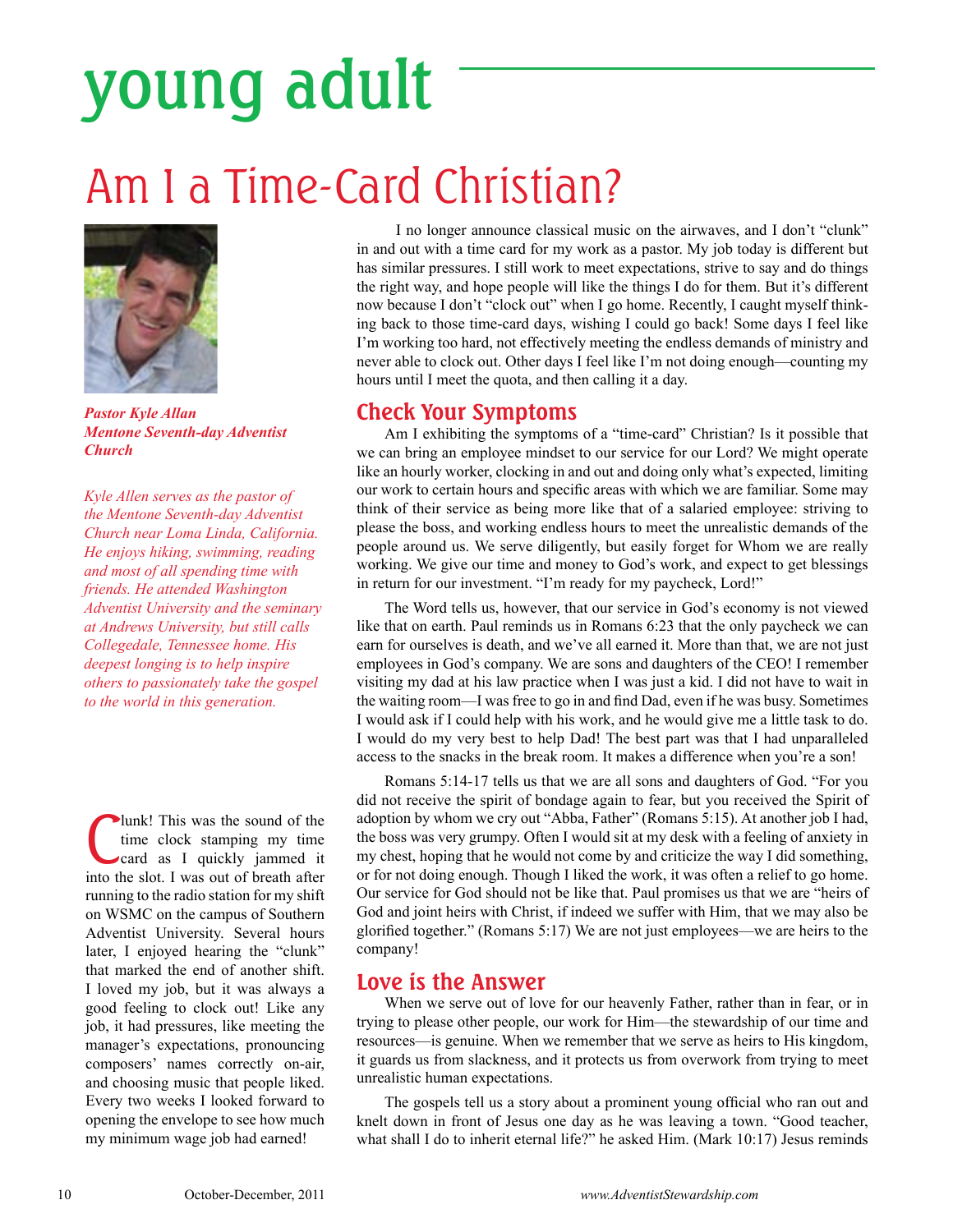## young adult

the upstanding young man of the commandments that involve loving his neighbor. "Teacher, all these things I have kept from my youth." He was encouraged for a moment by Jesus' words—this he could do! But Jesus wasn't finished. "Go your way, sell whatever you have and give to the poor, and you will have treasure in heaven; and come, take up the cross and follow Me." (Mark 10:21).

Confronted with the true cost of discipleship, he could not bear the thought of emptying his bank accounts! As far as any person could tell, he was an upstanding servant of God, following the rules, and holding a high office. But his heart was really somewhere else. Jesus knew that the only way he could really be a disciple was by giving up everything that stood in the way of giving his whole heart. He wasn't looking for an employee who knew how to meet the human expectations of the job—He was looking for a totally committed child of the Father!

In contrast to the story of the "rich young ruler" stand the examples of Matthew and Zacchaeus. They too had a lot of money. But when Jesus called, they got up and followed! Matthew left his money tables, and Zacchaeus gave up half his fortune to the poor. They were willing to give Christ their whole hearts. Theirs was a service of love, not fear. They realized they were not just employees—they were sons of the Father, willing to give up everything to follow their Lord.

To each of us, Jesus gives the call again today: "Follow me." In my own life, the call to discipleship has meant going into full time ministry. But the call is different for each of us. He doesn't call everyone to sell all their possessions or give up their jobs—although He might! But He does call us all to give up our hearts and follow wherever He leads. Whether we have to give up our old time cards, or our status as salaried employees, it's time we realize that we are sons and daughters of the CEO!

#### **Beloved Children**

Amazingly, when we learn to give our all to Him as sons and daughters, we can accomplish more than we could even as the best employees. Why? Employees serve to earn a paycheck and please the manager. As sons and daughters, we serve not from self-interest or fear, for, "Perfect loves casts out fear." (1 John 4:18) To know the love of Christ for us, and the unparalleled sacrifice He made for us, calls us to greater and higher sacrifices than we would ever be willing or able to make as just hourly or salaried employees. We "walk in love" in the light of the immeasurable love of Christ, who gave His life as a sacrifice for us. (Ephesians 5:2) We're not out to earn a paycheck, we're there to follow in His footsteps.

Wherever He calls me, across the street or around the world, am I ready to go? Whatever He calls me to give up—even all I possess—am I ready to lay it down, just like Matthew and Zaccheaus? Not as an employee, motivated by what I might get, or by fear—but serving as a child, motivated only by the Father's love? Yes, I enjoyed hearing the "clunk" of the time clock as a young radio announcer. But now the only sound I long to hear is my Father saying to me daily, "This is my beloved child, in whom I am well pleased." (*Desire of Ages*, p. 113)

11 October-December, 2011 **www.Adventist.Commercements.com**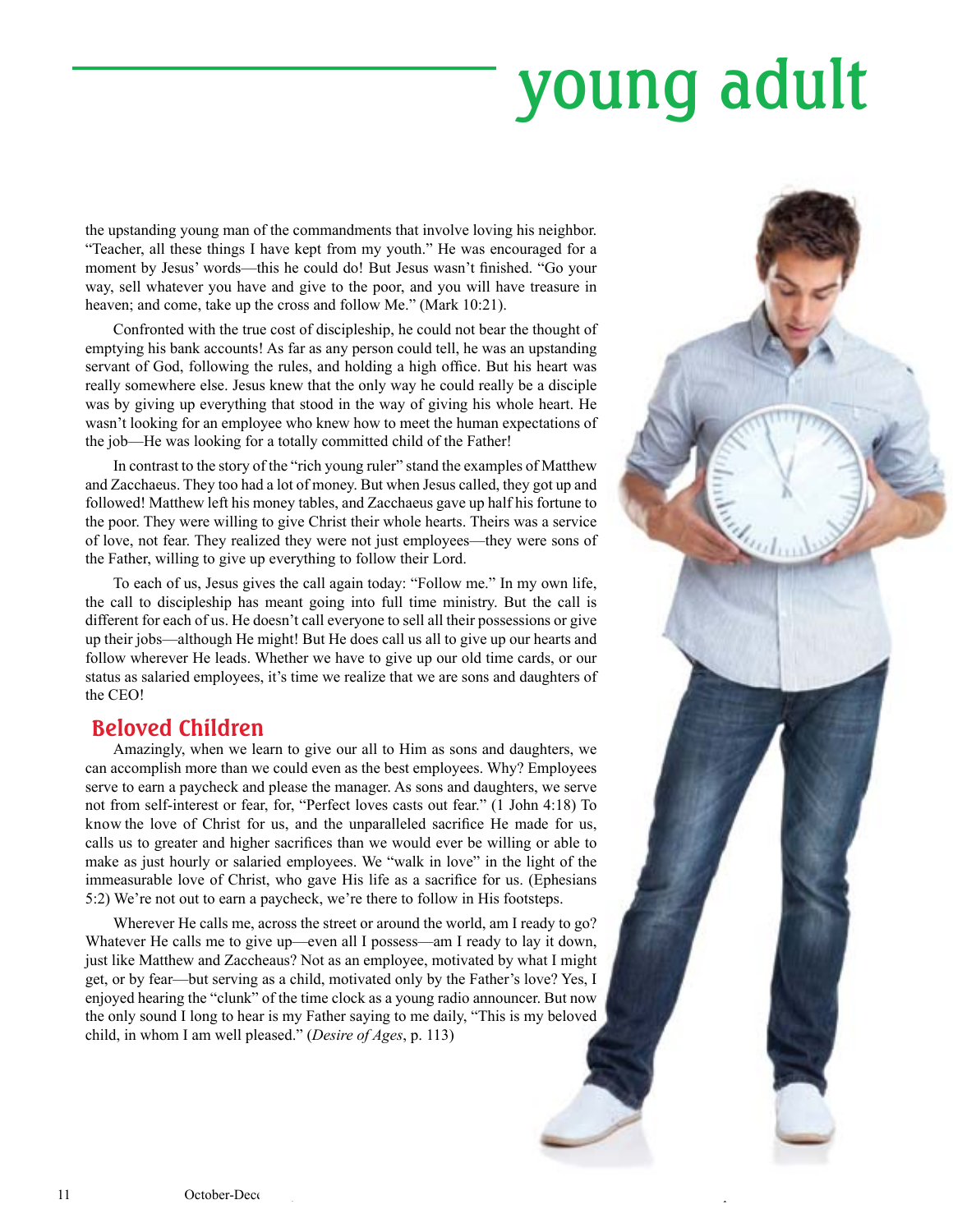## perspective

### The Worship of Offerings



*Lael Caesar, Ph.D. Associate Editor, Adventist Review, Adventist World magazines; Research Professor of Hebrew Bible, Andrews University*

*Lael holds a Ph.D. in Hebrew and Semitic Studies from the University of Wisconsin, Madison, and served for 15 years as professor of Religion and Biblical Languages at Andrews University, Berrien Springs, Michigan. He has taught on many college and university campuses including Montemorelos University in Mexico and Andrews University. His wife, Dr. Lena Caesar, former chair of the department of Speech Language Pathology and Audiology at Andrews University, is now a professor of the same discipline at Loyola University in Baltimore.* 

hank God for His gift of offerings. Offerings bring worshipers into closer communion with God. Sometimes, as God's privileged children, we forget the most basic thing about our heavenly Father. Psalm 96:8, a word about wor hank God for His gift of offerings. Offerings bring worshipers into closer communion with God. Sometimes, as God's privileged children, we forget the most basic thing about our heavenly Father. Psalm 96:8, a word about Living Translation, we are to "Give to the Lord the glory he deserves! Bring your offering and come into his courts." To judge by this invitation, the psalmist knows 1) that God is great; 2) that he deserves acknowledgment for his greatness; 3) that he wants us to participate in the worship through or of giving offerings; and 4) that we are welcome in his house.

Though each one of these truths deserves major focus, the present reflection mostly dwells on the third, that of our welcome participation in the worship of offerings. God's invitation to us to join Him in worship highlights at least two amazing facts about the mighty personage who is the powerful sustainer of the entire universe:

#### **Communion with God**

First of all, by inviting us to join him he makes it clear that he cares about our company. God does not look upon, or think of us, as some major or minor irritation he must put up with. He does not think of our gifts as a tax to be delivered by FedEx or UPS. Instead he thinks of our gifts as a good occasion for us to share communion with Him. Communion is precisely what God has always cared about with regards to us, beginning in Eden where, as evening drew on, he would come by to stroll with his first human son and daughter (see Genesis 3:8, 9).

We are incapable of imagining the heartbrokenness he felt on that first tragic afternoon when he could no longer contentedly walk and talk with the two whom he had made like him so that he could enjoy their company, and they could enjoy his. It is no wonder that at the climax of God's restoration program excitement breaks out in heaven, and John hears someone shouting out the words: "Look, God's home is now among his people! He will live with them, and they will be his people. God himself will be with them." (Revelation 21:3)

That voice must be the voice of a creature who knows the heart of his God, who understands how much He has always longed to keep our company and have us as His, and who has seen all that He was willing to go through to make it possible again. Psalm 96:8 makes it clear that this being together is intricately linked to the act of worship we call "offerings." Thank God for His gift of offerings.

#### **God Cares**

Besides caring about our company, offerings say that God cares about our contribution. Often enough, because he has so much, because the earth and its fullness belong to him (see Psalm 24:1), we may be inclined, out of humility, to think we have nothing of consequence to give. Instead, like Jesus' favorite friends, James and John, we may think the best thing that could happen to us would be for us to rank next to the Lord of all the earth, in some position of power. We can reason quite impressively, that this allows God to show, through us his feeble creatures, what his greatness can do for us: "Teacher," the brothers begged, "When you sit on your glorious throne, we want to sit in places of honor next to you, one on your right and the other on your left." (Mark 10:35-37, *NLT*).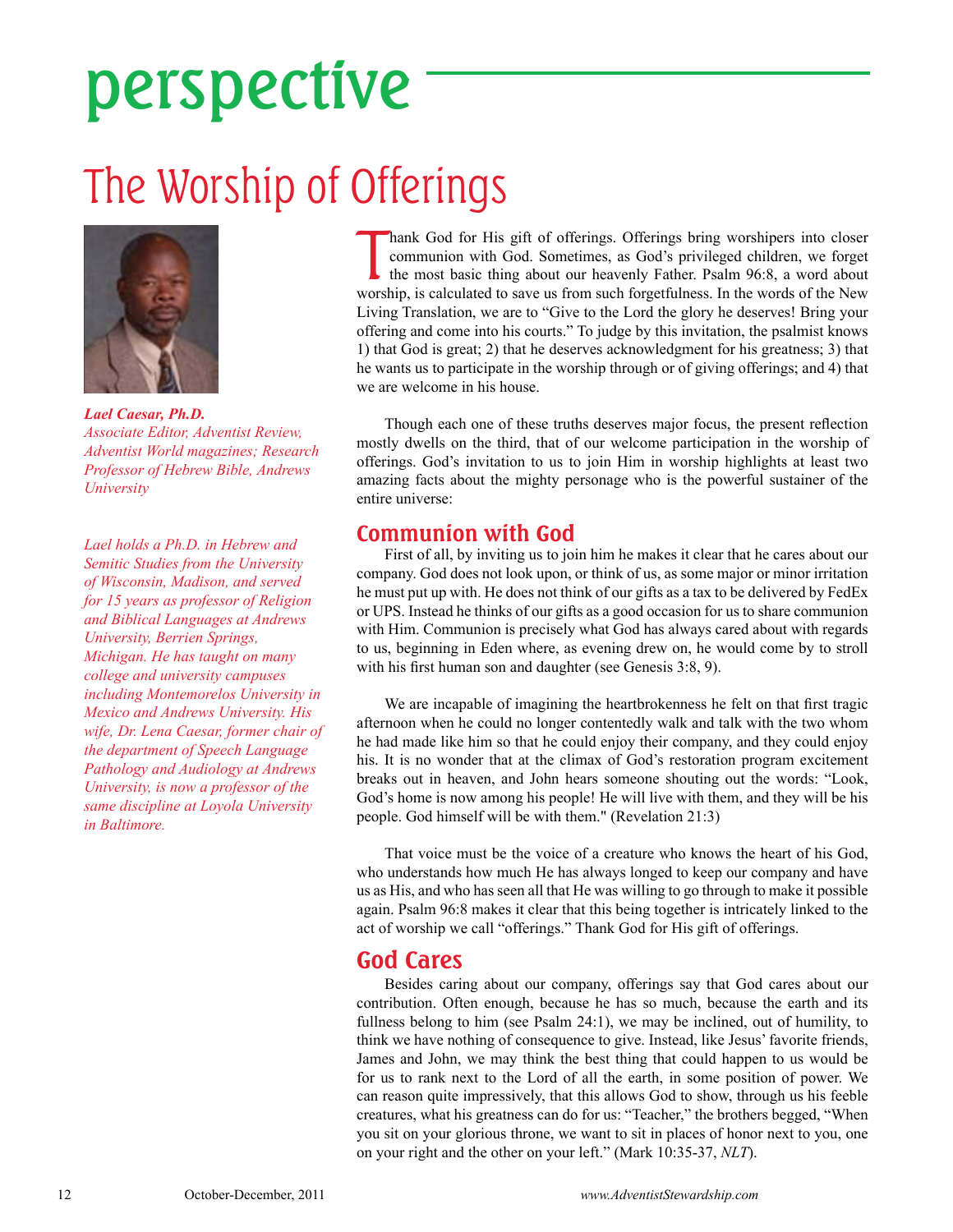No doubt we are acquainted with the rest of the story, indeed, the first part of the story. We can also see that Jesus' words in that first part (Mark 10:32-34) are completely disconnected from these youths' request in verses 35-37. So set were they in their ways of thinking that, even when Jesus himself spoke, they still could not hear.

For what Jesus had been speaking of was the opposite of what they had been dreaming. Jesus had been talking of giving up everything, of the ultimate sacrifice, while all they could think of was ultimate grandeur. Jesus had been speaking of ultimate humiliation, while all they could think of was ultimate exaltation. Maybe our own "humble" attitude to offerings is too related to James and John and not enough to Jesus.

James and John kept thinking of Jesus' way as a way of enthronement and selfenrichment. But Jesus' way is truly the way of surrender and self-impoverishment. The intriguing thing about this, though, is that when we come to the place of total self-forgetfulness in service to, and for the salvation of the rest, we have come to the place where we show that God has truly taken over our minds and our living. So long as we continue in the vein of competition and striving for the higher place, the greater power, the wider fame, the grander portfolio, we are not yet at the place where we can really enjoy the greatest thrill of offering giving.

#### **Sharing Our Everything**

The unparalleled illustration for this second point is, of course, the narrative of the widow who gives two-mites (Mark 12:40-44). Not only because, as Jesus says, she gives all her life (v. 44), but specifically, because everybody else at the treasury is giving in considerably greater quantities than she. It gives Jesus the chance to make His point, because, as Mark records, he is looking at "how the people cast money into the treasury (v. 41)."

God's eyes do not see that which fills ours. God's eyes can see what is invisible to us. That poor woman gave her everything to Him. And it mattered supremely to him. He could see that for her, He was everything that mattered. And for that, she would give everything that she had. God so loved that He gave His son (John 3:16) who gave himself (1 Timothy 2:6), no holds barred, nothing held back.

When I give to my God, as that widow did, in the spirit of total gratitude, in the same spirit of absolute surrender in which He gives His all for me, then, between us there is absolute bonding, nothing between. Then there is total communion. The greatest thing about God, (John calls it love in 1 John 4:8), is His commitment to sharing.

So that when we, like Him, and like the heroine widow, are willing to share our everything, no matter how inconsequential it seems in the eyes of men, then God has accomplished in us what he always meant to and longed to. For then we reflect in our attitude, thinking, and conduct, the mind and spirit of the Lord of the universe, the God of sharing.

Thank God for His gift of offerings.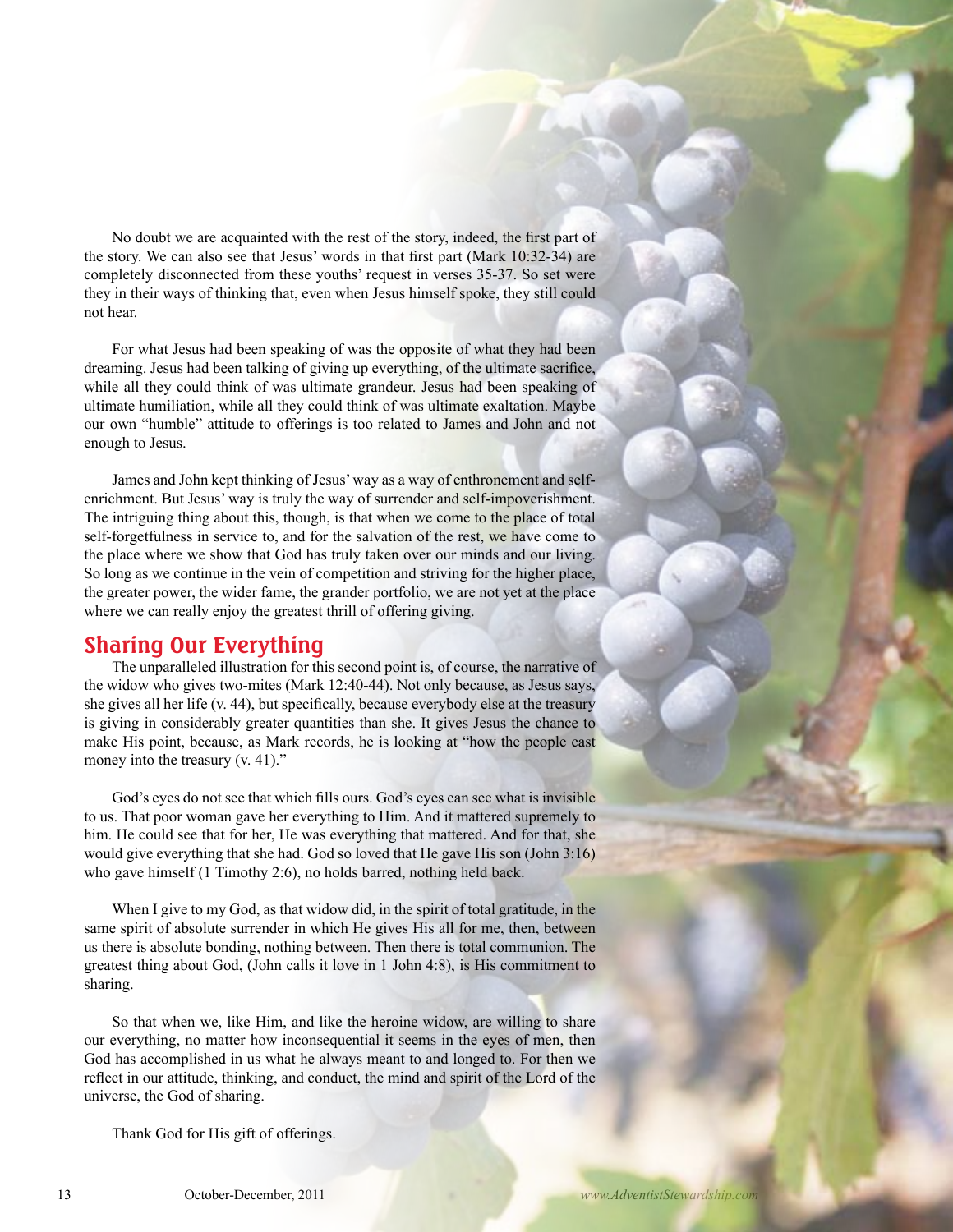## sermon

### Jesus and the Offering



*William K. Bagambe Stewardship Ministries Director East Central Africa*

*"Jesus sat down opposite the place where the offerings were put and watched the crowd putting their money into the temple treasury. Many rich people threw in large amounts. But a poor widow came and put in two very small copper coins, worth only a few cents. Calling his disciples to him, Jesus said, "Truly I tell you, this poor widow has put more into the treasury than all the others. They all gave out of their wealth; but she, out of her poverty, put in everything—all she had to live on."* (*Mark 12:41-44.)*

his time Jesus was not teaching,<br>He was not healing, nor was<br>He preaching. He was not even his time Jesus was not teaching, He was not healing, nor was standing, but seated, and not only seated but watching the crowd put their money into the temple treasury.

The word "watching" in this story seems to take center stage and is of utmost importance. To "watch" is to look or observe attentively or carefully or be closely observant. So, in this story one can well ascertain the fact that Jesus was closely, attentively, and carefully observing every believer give his/her offering to God.

If the temple liturgical arrangement was similar to ours today, especially here in East Central Africa, then one could conclude that this was a Sabbath day during divine service and time for worshiping God with offerings. In my mental picture, this is what I visualize happening at that moment.

Amazingly, this is the time and part of worship when Jesus is seen leaving



the giving of offerings is intense and this biblical passage has a message for us today. Beloved, this must spiritually speak to us as worshipers of the living God. Offerings are important to our Lord Jesus Christ.

Our current General Conference Stewardship Director has said that "Returning tithe to God is good but we haven't given anything to God yet." This happens when, "We present our offerings to God since giving offerings come as the overflow of a grateful heart." Tithe is expected and the amount is specified but free-will offerings come as a special gift (or as an expression of love) from us."

The offering time during a worship service is an expression of this freedom of choice. This is a time when the giver expresses his own personal worship. This is when the heart of the worshipper responds to the bigness of God. This is when one bows in true submission and appreciation is shown to God by the gifts we present to Him.

Since this is the time for heart submission, Christ is very interested to see whose hearts will worship Him. Jesus was observing this at the temple when he noticed the widow's offerings. Jesus also sees our offering pattern and knows our heart. The offerings we give to our Lord have a lot to say about our relationship with Him.

When you read the biblical passage given above, Jesus does not appreciate the offering of the widow based on the amount; He appreciated the offering because of the spirit of her heart. That's why Jesus called His disciples and told them, "*This poor widow has put more into the temple treasury than all the others."* She put in all she had. The giving God looks for begins in the heart and nowhere else. This means before she gave the two small copper coins, she had already given her heart first. Coins follow the heart! Where the heart is, the offering will find its way also. Let us give our hearts to God and our resources will find their way to the Creator.

Jesus looks at the giving heart as a living sacrifice, "This is your spiritual act of worship," Paul rightly states in Romans 12:1. If Jesus was impressed with how much was given, he would have appreciated the others who gave much. When God asked Abraham to offer his son Isaac, God was not interested in Isaac as an offering but in the heart of Abraham as a worshiper. (Genesis 22:10-12.) An offering is the evidence of worship. This is true even with idle or devil worshipers. No one worships without an offering. Actually, worship means offering. Beloved, based on this exposition, it is vitally important to cross-examine our hearts as we give offerings to the almighty God, the owner of even the sources from which the offerings come.

Let us give our hearts first to God and our offerings will follow. Let God reign deep in your heart. When this is done, unselfish offerings will flow from the heart to God and worship will have a deeper meaning to the cheerful giver.

*"Worship Him who made heaven and earth, the sea and the springs of water"* (Revelation 14:7).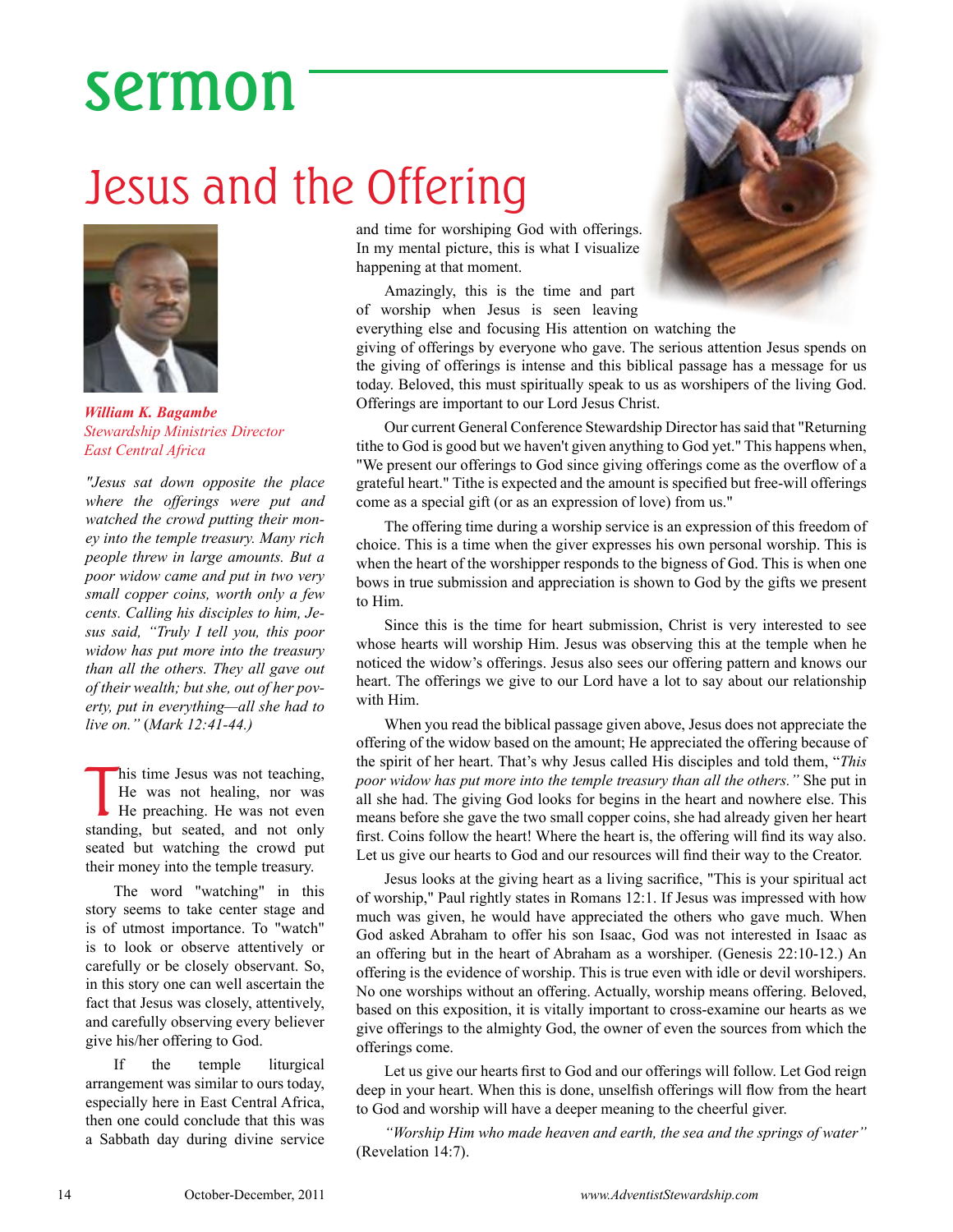## report

### Great is Thy Faithfulness



*Robert E. Lemon, Treasurer General Conference of Seventh-day Adventists*

*Someone has said: "Giving is not God's way of raising money; it is God's way of raising people into the likeness of His Son" (Treasurer's Report, 2010 GC Session, Atlanta, GA).* 

**Example 15 and 16 and 16 and 16 and 16 and 16 and 16 and 16 and 16 and 16 and 16 and 16 and 16 and 16 and 16 and 16 and 16 and 16 and 16 and 16 and 16 and 16 and 16 and 16 and 16 and 16 and 16 and 16 and 16 and 16 and 16** ach week millions of Seventh-day Adventists around the world join each other in worshiping their Creator. They live in different locations, different cultures, and worship icated to spreading the Gospel of Christ around the world. They give their time, their energy, and their money for this cause.

Telling other people about the saving grace of Jesus isn't something they can do all by themselves on their own. The Adventist church works together by pooling its resources to spread the Gospel.

In recent years there has been a major shift towards more project-giving, which has helped stimulate interest in missions and this has been a great blessing in many areas. Various ministries and groups have taken on projects and have thus helped to strengthen the work. We praise the Lord for this! However, one of the drawbacks of excessive reliance on project-giving is that attention spans can often be short.

When there is greater need or more promotion in another area, most of the support is shifted to the new area, often leaving the local organization (if there is one) to carry on the project or outreach without sufficient resources. Sometimes all the progress that has been made is lost. The need for a strong mission offering program that can sustain major long-term initiatives is doubly important as we focus on the 10/40 area.

The Lord has given to us an extraordinary investment opportunity. He does not look at the size of the offering, but at the sacrifice on the part of the giver. Someone has said: "Giving is not God's way of raising money; it is God's way of raising people into the likeness of His Son."

This past quinquennium (2005-2010) the annual worldwide tithe increased 40.2% from \$1.32 billion in 2004 to \$1.85 billion in 2009. World Mission Offerings over the quinquennium increased 31.8% from \$48.7 million to \$64.2 million. We can clearly see God's leading and rejoice in the faithfulness of His children.







Graph 2

**Graph 1: Mission and Local Offerings. Over the past 30 years, the World Mission Offerings have remained basically static at around \$50 million per year, while tithe has increased from \$231 million to \$1.8 billion, a 679% increase. However, an increase was seen in the World Mission Offering during this past quinquennium (2005-2010).**

**Graph 2: Total Offerings. The local church funds have not only kept pace with tithe increases but have actually increased from around 25% of tithe during the 1930s, 40s, and 50s to over 35% of tithe since the early 1960s. Mission offerings over that same period of time have decreased from approximately 60% of tithe in the 1930s to under 4% in 2009. This steady decline has adversely affected the ability of the church to provide funds for entering new areas.**